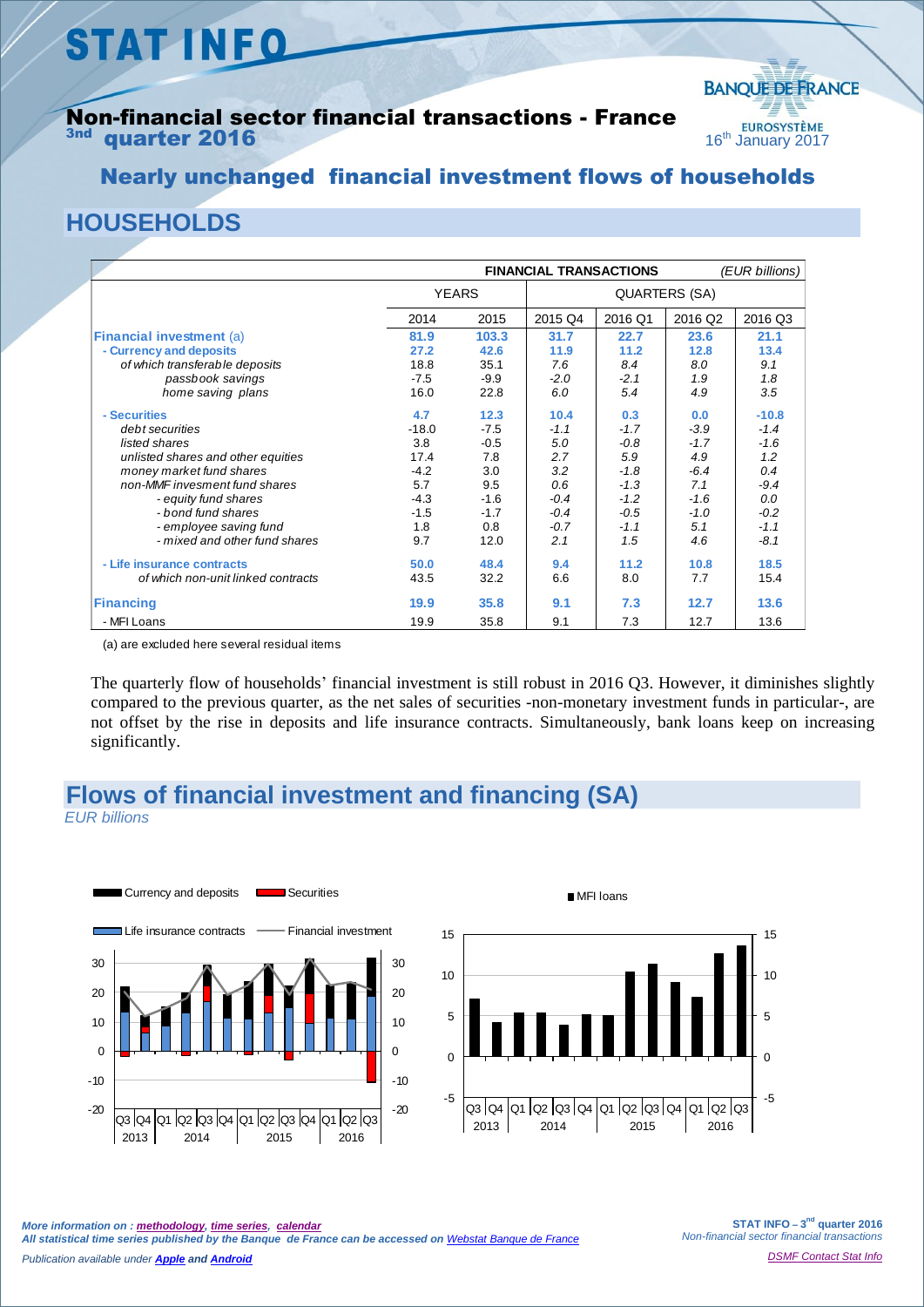

#### **NON-FINANCIAL CORPORATIONS**

|                                                            | <b>FINANCIAL TRANSACTIONS</b> |       |                      |         |                     | (EUR billions) |  |
|------------------------------------------------------------|-------------------------------|-------|----------------------|---------|---------------------|----------------|--|
|                                                            | <b>YEAR</b>                   |       | <b>QUARTERS (SA)</b> |         |                     |                |  |
|                                                            | 2014                          | 2015  | 2015 Q4              | 2016 Q1 | 2016 Q <sub>2</sub> | 2016 Q3        |  |
| <b>Financial investment (a)</b>                            | 37.1                          | 68.1  | 16.9                 | $-6.2$  | 22.5                | 11.8           |  |
| - Currency and deposits                                    | 20.9                          | 48.5  | 16.2                 | 8.1     | 2.2                 | 11.8           |  |
| - Securities                                               | $-12.3$                       | 8.9   | 1.9                  | $-12.4$ | 11.6                | 3.1            |  |
| debt securities                                            | $-0.5$                        | 3.9   | 0.8                  | 2.0     | 7.0                 | $-2.0$         |  |
| money market fund shares                                   | $-13.2$                       | 3.0   | 0.8                  | $-14.2$ | 3.4                 | 6.8            |  |
| non-MMF invesment fund shares                              | 1.4                           | 2.0   | 0.3                  | $-0.2$  | 1.2                 | $-1.7$         |  |
| - Other net financial assets (b)                           | 28.5                          | 10.7  | $-1.2$               | $-1.9$  | 8.7                 | $-3.1$         |  |
| <b>Financing</b>                                           | 100.7                         | 100.1 | 14.7                 | 10.0    | 22.8                | 27.6           |  |
| - MFI Ioans                                                | 15.8                          | 41.0  | 13.6                 | 13.0    | 17.3                | 4.8            |  |
| - Debt securities                                          | 46.8                          | 26.9  | 11.3                 | $-8.3$  | 13.4                | 14.9           |  |
| - Shares and net equities (c)<br>$\cdots$<br>$\lambda$<br> | 38.1                          | 32.2  | $-10.2$              | 5.3     | $-7.9$              | 7.9            |  |

(a) are excluded here several residual items

(b) mainly cross-border intercompany lending/borrowing

(c) including direct investment (equity capital and reinvested earnings)

The financial assets net acquisitions of non-financial corporations (NFC) decrease in 2016 Q2. NFCs sell debt securities and investment funds shares. They also reduce their cross-border loans. By contrast, they increase their flows of deposits. Meanwhile, their financing grows. The increase in bank loans is lower than in the previous quarter whereas debt securities issuances accelerate. The flow of shares and net equities turns positive again.

#### **Flows of financial investment and financing (SA)** *EUR billions*



.

2